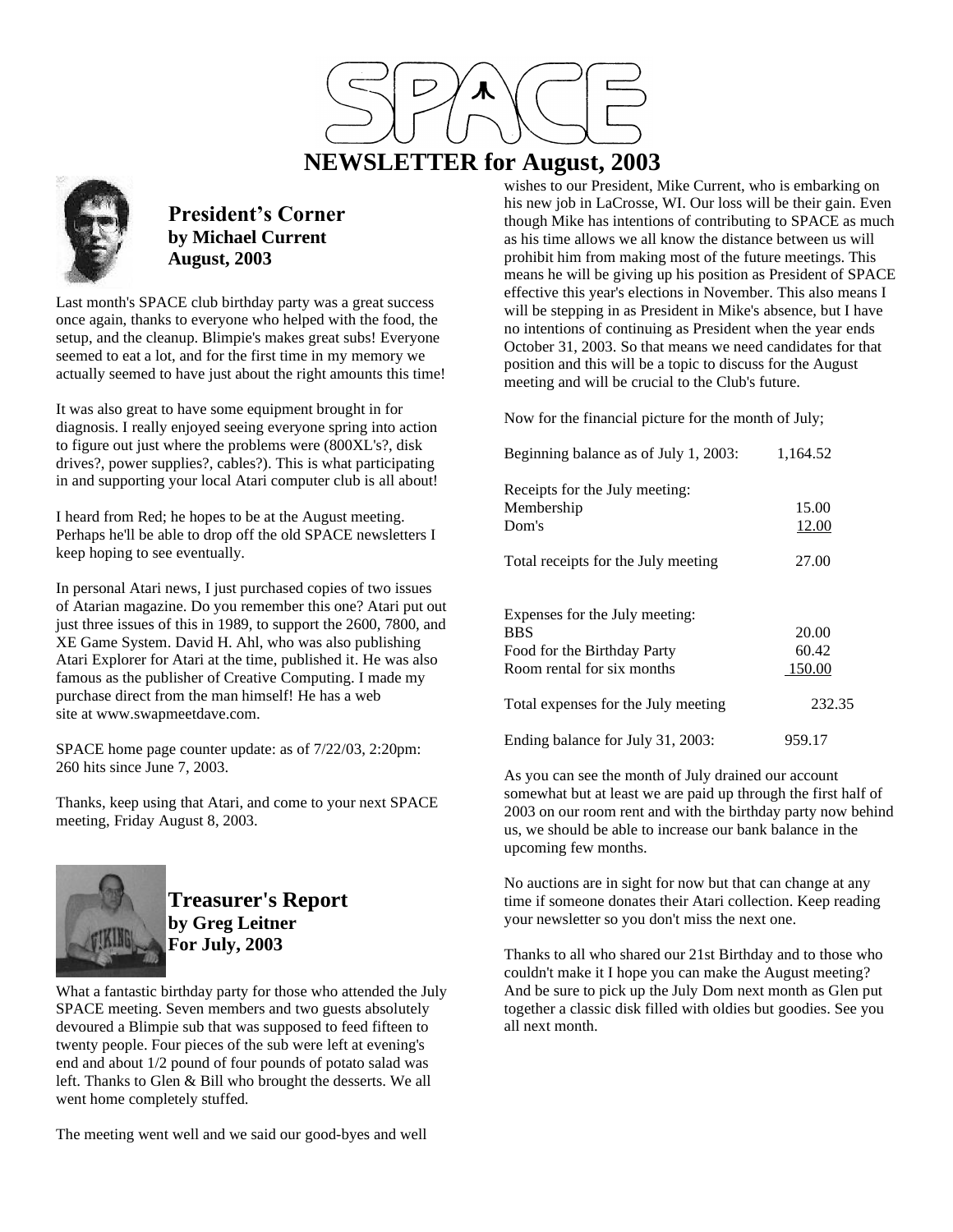

**Secretary's Report By Brian-Angel C Little For July, 2003**

No Minutes Submitted.

\*\*\*\*\*\*\*\*\*\*\*\*\*\*\*\*\*\*\*\*\*\*\*\*\*\*\*\*\*\*\*\*\*\*\*\*\*\*\*\*\*\*\*\*\*\*\*\*\*\*

**News from Outer S.P.A.C.E.!**

By David Sherwin

Welcome to the inaugural column of "News from Outer S.P.A.C.E.!" I'll keep S.P.A.C.E. members -- whether they live 30 or 3000 miles away from the twin cities -- informed about recent happenings in the world of Atari. You may be surprised to find out just how much activity is going on!

MIAMI -- Bryan Garcia has announced the creation of MIAUG (the Miami International Atari Users' Group). The sixteen year-old Atari enthusiast and high-school student wants to "party like it's 1982" and plans to keep the spirit of classic computing alive with regular monthly meetings, special events, and bargain hunts at local flea markets. He's also printed up a batch of special MIAUG shirts and will be dispensing them shortly to all members.

I've just received mine in the mail, and man does this look sharp. Thanks, Bryan!

------------------------------------------------------

------------------------------------------------------

MILWAUKEE -- MILITARI, the local Atari users' group, hasn't existed as a formal association since the late '90s as official support from Atari died off and members drifted away to other platforms. Plans are afoot to resurrect this venerable club, though, with one former member rounding up eager participants and club archives to form the core of a new group. Stay tuned for more news!

CHICAGO -- Nick Di Masi, president of the Suburban Chicago Atarians (SCAT), says that this year's Video Game Summit, hosted by Dan Iacovelli of the Atari Video Club, was a big success. "Several people came by the S.C.A.T. booth and expressed interest in the club", he reports. With the recent publication S.C.A.T.'s new newsletter, there's sure to be an upswing in club participation.

ROCHESTER, MN-- Carl Forhan of Songbird Productions has announced the imminent release of "Crystal Mines II: Buried Treasure", a sequel to the immensely popular arcade puzzler "Crystal Mines 2" for the Atari Lynx. Boasting over 100 new levels, CM2:BT is sure to be a big hit with Lynx fans the world over! ------------------------------------------------------

COLUMBUS -- ACEC, the Atari Computer Enthusiasts of Columbus, is alive and well in 2003! Members meet twice per month at a pre-determined location, and hold an annual swap meet in September. ACEC has its own website, and encourages everyone to contact club members for information regarding upcoming events and meeting locations.

\*\*\*\*\*\*\*\*\*\*\*\*\*\*\*\*\*\*\*\*\*\*\*\*\*\*\*\*\*\*\*\*\*\*\*\*\*\*\*\*\*\*\*\*\*\*\*\*\*\*

LOS ANGELES--June 19, 2003-- Atari will bring "Terminator®3: War of the Machines(TM)," a single-player and online multi-player first-person shooter set in the ravaged battlefields of the Tech Comversus-SkyNet conflict from the Terminator world, to the PC this Fall. Currently in development by Hungary-based Clever's Games, "Terminator 3: War of the Machines" will allow up to 32 players to face off online as either technologically advanced SkyNet Terminators or battle-hardened Tech Com Special Forces in an epic multi-player struggle for supremacy.

"Tech Com versus SkyNet in `Terminator 3: War of the Machines' is the very definition of online multi-player armed conflict," said Steve Allison, vice president of marketing for Atari's Los Angeles studio. "You're not saving John Connor, you're not saving Sarah Connor, you're not saving the world... you're trying to survive alongside your comrades and work together to eliminate your enemies. It's war like the world has never seen, and hopefully, never will!"

"Terminator 3: War of the Machines" will place players at the very center of the conflict outlined in the Terminator world -- the war with the sentient machines. The battle will rage in single- and multi-player modes across a variety of vast landscapes taken straight from the upcoming theatrical release, "Terminator 3: Rise of the Machines," including downtown Los Angeles, a ruined ocean harbor, devastated highways, Tech Com and SkyNet bases, crumbling factories and more.

In "Terminator 3: War of the Machines'" vast multi-player mode, players will compete online as either a member of Tech Com or as a SkyNet Terminator model. Eight playable character classes are available for SkyNet and Tech Com forces and up to 32 players can wage war on each server. Humans will have the advantage of cunning and stealth while SkyNet will bring to bear the awesome power of overwhelming force, brutality and durability. Each class will offer unique advantages and disadvantages in numerous battle situations. For example, SkyNet T-900 Endoskeletons can utilize their unique vision to quickly and easily identify even the most camouflaged opponents, but will be unable to heal or repair themselves in combat like their human counterparts.

In the single-player campaign, players will power on as the Terminator himself, Arnold Schwarzenegger, with full likeness and voice acting, to wage war alongside SkyNet's mechanical forces against the human Tech Com revolutionaries. Once captured, however, the player is reprogrammed by Tech Com to fight for the humans and the player battles against his former robotic allies.

Weapons in "Terminator 3: War of the Machines" will run the gamut from modern-day and near-future weaponry, such as the M4A1, Desert Eagle and X-29, to the futuristic weapons used by SkyNet, including phased plasma rifles and cannons.

A number of armored and weapon-equipped Tech Com and SkyNet vehicles will be at the player's disposal both in single- and multiplayer modes. Vehicles included modified trucks, cars and personnel transports for the humans with mounted guns, plasma rifles and rockets. SkyNet vehicles include a variety of land- and air-based machines. These vehicles act as the classes for the Terminator team, meaning the gamer plays as an FK hover attack craft or HK tank, rather than manning them from the inside. In addition, the player will be able to call in air strikes by targeting an object and issuing commands to offscreen allies.

"Terminator 3: War of the Machines" will release for the PC in Fall 2003.

\*\*\*\*\*\*\*\*\*\*\*\*\*\*\*\*\*\*\*\*\*\*\*\*\*\*\*\*\*\*\*\*\*\*\*\*\*\*\*\*\*\*\*\*\*\*\*\*\*\*

New York, New York, July 15, 2003 - Atari, Inc. (Nasdaq: ATAR), one of the world's largest publishers of interactive entertainment software, today announced operating results for its fiscal year and quarter ended March 31, 2003. As the result of a change in its fiscal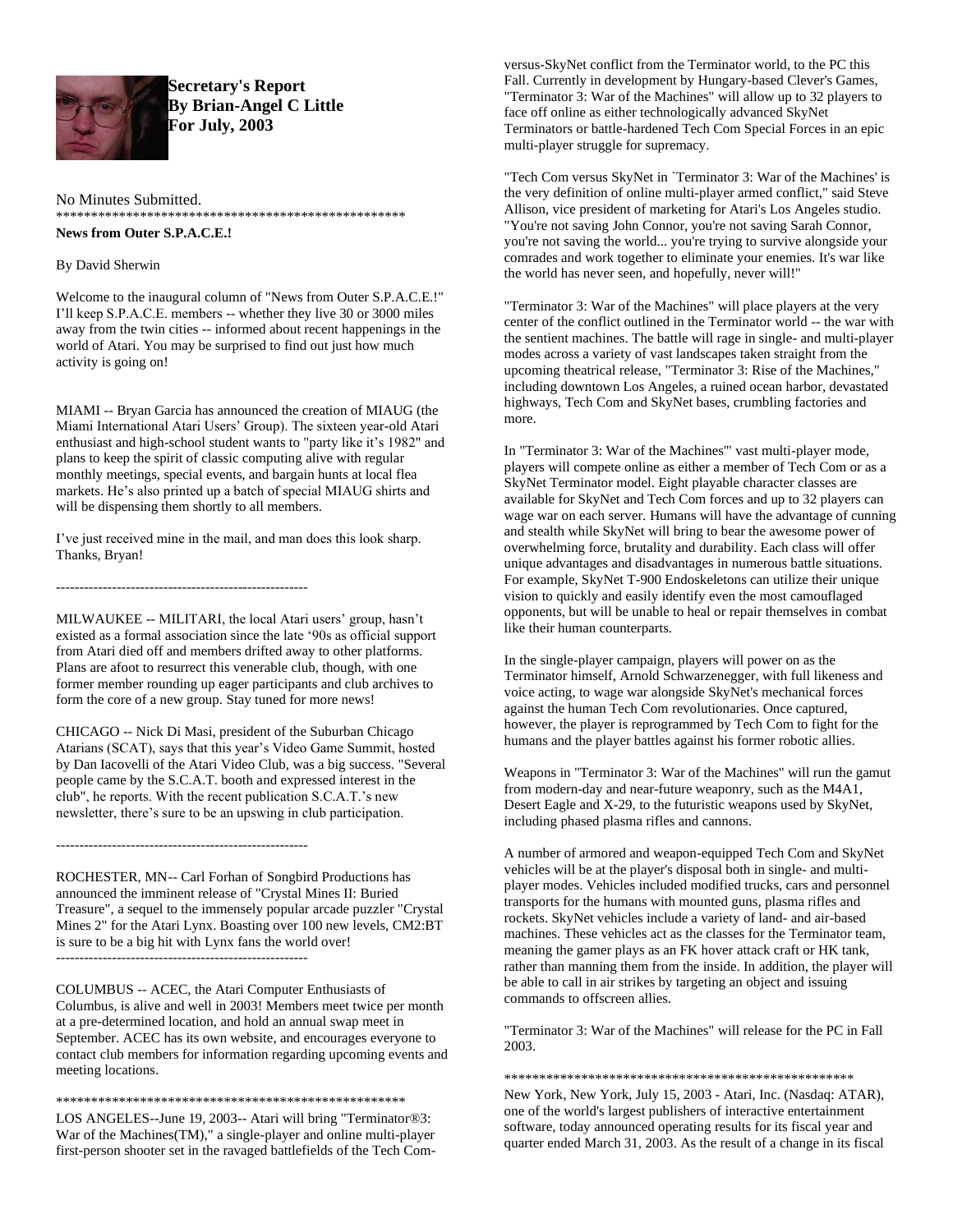year end, announced on March 28, 2003, results herein reflect the nine-month period (fiscal year 2003), as well as the quarter ended March 31, 2003. All results reference the comparable year-earlier periods.

For the nine-months ended March 31, 2003, net revenue, including publishing and distribution revenue, climbed 40% to \$404.6 million as compared with net revenue of \$289.4 million in the comparable 2002 period. Publishing revenue of \$329.8 million marked a 56% increase over publishing revenue of \$211.9 million in the year-earlier period, while distribution revenue declined modestly to \$74.8 million from \$77.5 million in the comparable 2002 period. The Company reported net income for the fiscal year of \$18.1 million, a significant improvement over a net loss of \$10.2 million reported in the comparable year-earlier period. EBITDA (earnings before interest, taxes, depreciation and amortization) rose to \$33.3 million, or \$0.48 per share, from a loss of \$4.1 million, or a loss of \$0.06 per share, in the comparable 2002 period.

The Company's revenue growth was primarily driven by the strong performances of key franchises, which were expanded with new products during the period, including, from the Dragon Ball Z series: Dragon Ball Z: Budokai (PlayStation 2), Dragon Ball Z: Legacy of Goku (Game Boy Advance), Dragon Ball Z: Collectible Card Game (Game Boy Advance) and Dragon Ball Z: Legendary Super Warriors (Game Boy Color); as well as, RollerCoaster Tycoon 2 (PC); Unreal Championship (Xbox) and Unreal Tournament 2003 (PC); and a new sport for the Backyard Sports series, Backyard Hockey (PC); among others.

"Our positive results demonstrate that our portfolio management is performing well," said Bruno Bonnell, Chairman and CEO of Atari, Inc. "We have successfully expanded productive franchises, taking them to the next level, thereby paving the way for entirely new properties or the expansion of still other franchises. With a foundation built upon the proven power of properties like Unreal, Dragon Ball Z and Backyard Sports, we were able to exploit opportunities such as Enter The Matrix, and set the stage for our upcoming titles which include Mission Impossible: Operation Surma, Terminator 3: Rise of the Machines, Kya, Sinbad, several new products from the legendary Dungeons & Dragons franchise, and the much anticipated Driver 3, among others."

For the quarter ended March 31, 2003, net revenue rose 68% to \$84.7 million from \$50.5 million in the comparable 2002 period. Publishing revenue soared 145% to \$66.4 million from \$27.1 million in the prior-year quarter, while distribution revenue posted a slight decline to \$18.3 million from \$23.4 million in the comparable 2002 period. The net loss for the quarter ended March 31, 2003 of \$12.7 million represented a significant improvement over the net loss of \$22.9 million in the quarter ended March 31, 2002. EBITDA for the quarter was a loss of \$7.8 million, or a loss of \$0.11 per share, an improvement over a loss of \$24.8 million, or a loss of \$0.36 per share, in the comparable 2002 period.

The January-March quarter, which is typically a slower period for the Company, benefited in fiscal 2003 from strong sales of several new releases in the period, including Dragon Ball Z: Ultimate Battle 22 (PSone), Unreal II: The Awakening (PC), Master of Orion 3 (PC), and APEX (Xbox), as well as the continued performance of other Dragon Ball Z titles released earlier in the fiscal year.

New York-based Atari, Inc. (Nasdaq: ATAR) develops interactive games for all platforms and is one of the largest third-party publishers of interactive entertainment software in the U.S. The Company's 1,000+ titles include hard-core, genre-defining games such as Driver", Enter the Matrix", Neverwinter Nights", Stuntman", Test Drive®, Unreal® Tournament 2003, and Unreal® Championship;

and mass-market and children\_s games such as Backyard Sports", Nickelodeon\_s Blue\_s Clues" and Dora the Explorer", Civilization®, Dragon Ball Z® and RollerCoaster Tycoon®. Atari, Inc. is a majority-owned subsidiary of France-based Infogrames Entertainment SA (Euronext 5257), the largest interactive games publisher in Europe. For more information, visit www.atari.com.

\*\*\*\*\*\*\*\*\*\*\*\*\*\*\*\*\*\*\*\*\*\*\*\*\*\*\*\*\*\*\*\*\*\*\*\*\*\*\*\*\*\*\*\*\*\*\*\*\*\*

LOS ANGELES - July 1, 2003 - Atari, BioWare Corp. and FloodGate Entertainment have released the first official expansion to the smash hit Neverwinter Nights(tm), the award-winning fantasy role-playing game based in the Dungeons & Dragons® Forgotten Realms® world created by Wizards of the Coast. Neverwinter Nights(tm): Shadows of ndrentide(tm) is now available in stores nationwide and was developed under license from Hasbro Consumer Products Worldwide.

"Neverwinter Nights is the definitive role playing experience on the personal computer," said Steve Allison, vice president of marketing for Atari, Inc.'s Los Angeles studio. "With Neverwinter Nights: Shadows of Undrentide, we are giving the fans all new content for their single player campaigning as well as new tools to push their own creations to the next level in the Neverwinter Nights Aurora Toolset.

Neverwinter Nights: Shadows of Undrentide will include a new extensive single player campaign as well as game features new to Neverwinter Nights, such as additional D&D(tm) skills, feats, classes, monsters, weapons and spells. In addition, the pack will include three new tile sets and other assets for use in the Aurora toolset that will enable module designers to create completely different worlds.

The game is being co-developed by BioWare Corp., creators of the original game and the popular Baldur's Gate series, and FloodGate Entertainment. A second expansion, Neverwinter Nights: Hordes of the Underdark(tm), which will feature a new single player campaign and even more features is also in the works for Fall 2003 and is under development exclusively at BioWare Corp.

Neverwinter Nights: Shadows of Undrentide offers role playing fans even more D&D features than the groundbreaking original. Additions include: new skills, including Tumble and Appraise; new feats, such as Divine Might, Great Cleave and Bullheaded; new weapons, such as Holy Water Flasks and Choking Powder; five new prestige classes, including the Blackguard, Shadowdancer, and Assassin; new monsters from the D&D universe, including the Pit Fiend, Cockatrice, Sphinx and Manticore; and over fifty new spells.

In addition, the expansion pack equips module makers with additional content for the Neverwinter Nights Aurora Toolset, the groundbreaking software included with the full game that allows players to create their own universes, quests and storylines. The toolset will be augmented with all new tile sets for creation of new environments as well as new \_Wizards, or automated guides, to help gamers build and play adventures of their own creation.

Neverwinter Nights: Shadows of Undrentide is now available at retail stores nationwide with an estimated retail price of \$29.95 and an ESRB rating of T for Teen. Additional information about Neverwinter Nights: Shadows of Undrentide can be found online at www.bioware.com, which features message boards, wallpapers, screenshots, game play information and much more.

#### \*\*\*\*\*\*\*\*\*\*\*\*\*\*\*\*\*\*\*\*\*\*\*\*\*\*\*\*\*\*\*\*\*\*\*\*\*\*\*\*\*\*\*\*\*\*\*\*\*\*

LOS ANGELES - July 16, 2003 - Atari is bringing Unreal® II: The Awakening to the Xbox" video game system from Microsoft this Holiday season. Unreal II: The Awakening is the follow-up to Epic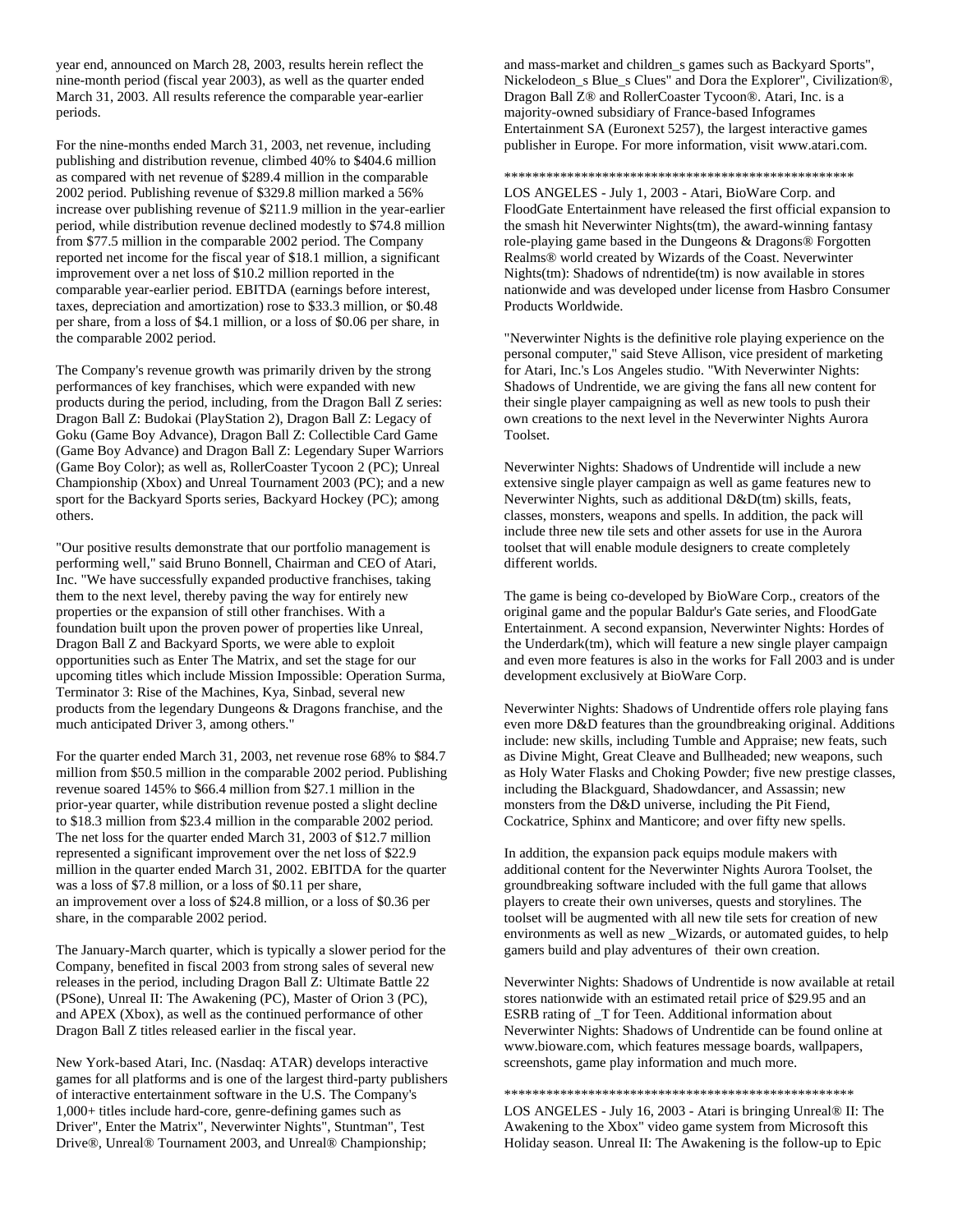Games' 1998 smash PC hit, Unreal. The Xbox version of the game will include console specific enhancements and exclusive multiplayer modes playable on Xbox Live!

"Unreal II: The Awakening raised the bar for single player first person shooters on personal computer, and now Xbox owners will get to experience the same amazing gameplay along with the multiplayer benefits of Xbox Live!," said Steve Allison, vice president of marketing in Atari's Los Angeles studio. "The game features a great story, amazing graphics and truly unique gameplay styles that keep it exciting from beginning to end. It's the perfect title for console shooter fans."

The Xbox version is in development by Tantalus and Legend Entertainment (an Atari studio) in concert with Epic Games. The game is being modified and tweaked to create better-than-ever performance and controls specifically designed for the Xbox.

In the game, players jump into the scarred combat boots of a grizzled lawman of the future to battle a torrent of bizarre alien creatures and hard-hitting enemy soldiers. The mission: win a brutal galactic race to collect powerful artifacts and stop a malevolent plot to awaken an ancient power. The player will be dispatched to unique worlds with exotic new settings that range from stunningly realistic outdoor terrain to spine-chilling alien cities, archaeological dig sites and more.

The player will be armed with a devastating arsenal, ranging from familiar alien-bashing favorites like the Rocket Launcher and Combat Assault Rifle to all new exotic alien variants modified by your cantankerous ship's engineer. Those weapons will come in handy versus a large bestiary of creatures, including the fearsome Skaarj from the original Unreal along with a host of all-new enemies, such as the Drakk and the Izarians.

Unreal II: The Awakening for Xbox will include a robust multiplayer component both on- and off-line. Two players will be able to join forces in splitscreen co-op mode to battle through the epic single player campaign as a team of mercenaries. Online play will be supported through Xbox Live! and will feature an all new classbased, team-oriented multiplayer mode.

Under the hood lays the latest Unreal technology from Epic Games, creating the best graphics available on any system. The advanced particle system creates the illusion of blazing fire, drifting smoke and weather effects. Enemies in the game use new AI to find cover during fire-fights, work together in teams and react believably based on the caliber of weapon the player is carrying.

Unreal II: The Awakening for Xbox is expected to ship in the 2003 Holiday season with an estimated retail price of \$49.95 and an ESRB rating of "M" for Mature. Additional information about the game can be found online at www.unreal2.com, which features downloadable and streaming game play movies, screenshots and other game information and background.

#### \*\*\*\*\*\*\*\*\*\*\*\*\*\*\*\*\*\*\*\*\*\*\*\*\*\*\*\*\*\*\*\*\*\*\*\*\*\*\*\*\*\*\*\*\*\*\*\*\*\*

A-T-A-R-I Answers, Tips, And Relevant Information by Paul Alhart, paulalhart@hotmail.com 1987.7

I really tire of doing the same thing over and over again. After all, I have a computer to do that kind of thing for me, don't I?

AtariWriter Plus is a pretty decent word processor but every time I load it up I have to go to the Global Menu and set the defaults the way "I" want them. I happen to like my margins different than

ATARI does. If I want to do Double Column Condensed Printing, like for this News Letter, then it's back to the Global Menu to set the Font, Left Margin, Right Margin, 2nd Left Margin, 2nd Right Margin,.... Now what was the value to use for the 2nd Left Margin? Anyway, wouldn't it be nice to have them already programmed in? Well, (I bet you guessed) YOU CAN!! And you can have TWO (2) sets of YOUR defaults loaded in at the same time. What?? Two sets?? Yes, and here is how.

At the bottom of the Global Menu it says "Press TAB for defaults". There are already two sets of defaults. ATARI just chose to make them both the same. The first set loads in when the program is first booted up. The second set loads in when you press TAB from the Global Menu. The only catch is that they aren't the defaults WE want. So WE will just have to change them. That's exactly what the following Type In Program (AtariWriter+ Default Adjuster) allows you to do. And it will work on either the 48K or the 130XE versions. I tried to keep the program as short as possible without using any "special" characters. As a result there are a few important precautions to follow.

1 Type it in carefully and save it to disk. Double check lines 700 to 730. Why not make an extra copy for the Club Library while you are at it.

2 Copy the file "AP.OBJ" from your AtariWriter+ disk to a freshly formatted (Single Density) (BLANK) disk.

3 Make another copy of AP.OBJ just to be safe.

4 RUN AtariWriter+ Default Adjuster and follow the prompts. You can enter any number from 0 to 255 for each default value, but AtariWriter+ is fussy. Page Wait for instance can only be a 0 or a 1, so enter with care.

5 Copy AP.OBJ back to your AtariWriter+ Disk.

That's all there is to it. You now have two sets of defaults (of your choosing). One when AtariWriter+ first loads, and the other any time you press TAB from the Global Menu.

#### \*\*\*NOTE\*\*\*\*

AtariWriter+ uses a bad sector for it's Copy Protection. This sector is not "in" the AP.OBJ file, or any of the files for that matter. This allows you to copy the files back and forth without problem. Just don't Format your AtariWriter+ Disk. The bad sector is checked by the program and will not run without it.

If things go sour, just Copy that back up copy of AP.OBJ that you made in step 3 back to your AtariWriter+ Disk and you'll be back where you started. Now, Can anyone tell me how to disable that awful bell without having to type "Control B" every time I load up AtariWriter+???

1 REM AtariWriter Plus 2 REM Default Adjuster 3 REM by Paul Alhart for 4 REM The Atari Federation 5 REM July 1987 6 REM 10 DIM A(55),B(27),A\$(3):C=0:E=0 15 ? CHR\$(125);"Place disk containing 'AP.OBJ'":? "in Drive #1." 20 ? "Press RETURN when ready":INPUT A\$ 30 TRAP 1000:POKE 82,2:OPEN #1,12,0,"D:AP.OBJ":NOTE #1,Q,W:Q=Q+79:W=W+56 40 IF C=2 THEN 1000 50 POINT #1,Q,W:B=0:FOR I=1 TO 4:GET #1,A:B=B+A:NEXT I 60 IF B<>262 THEN Q=Q+21:W=W+36:C=C+1:GOTO 40